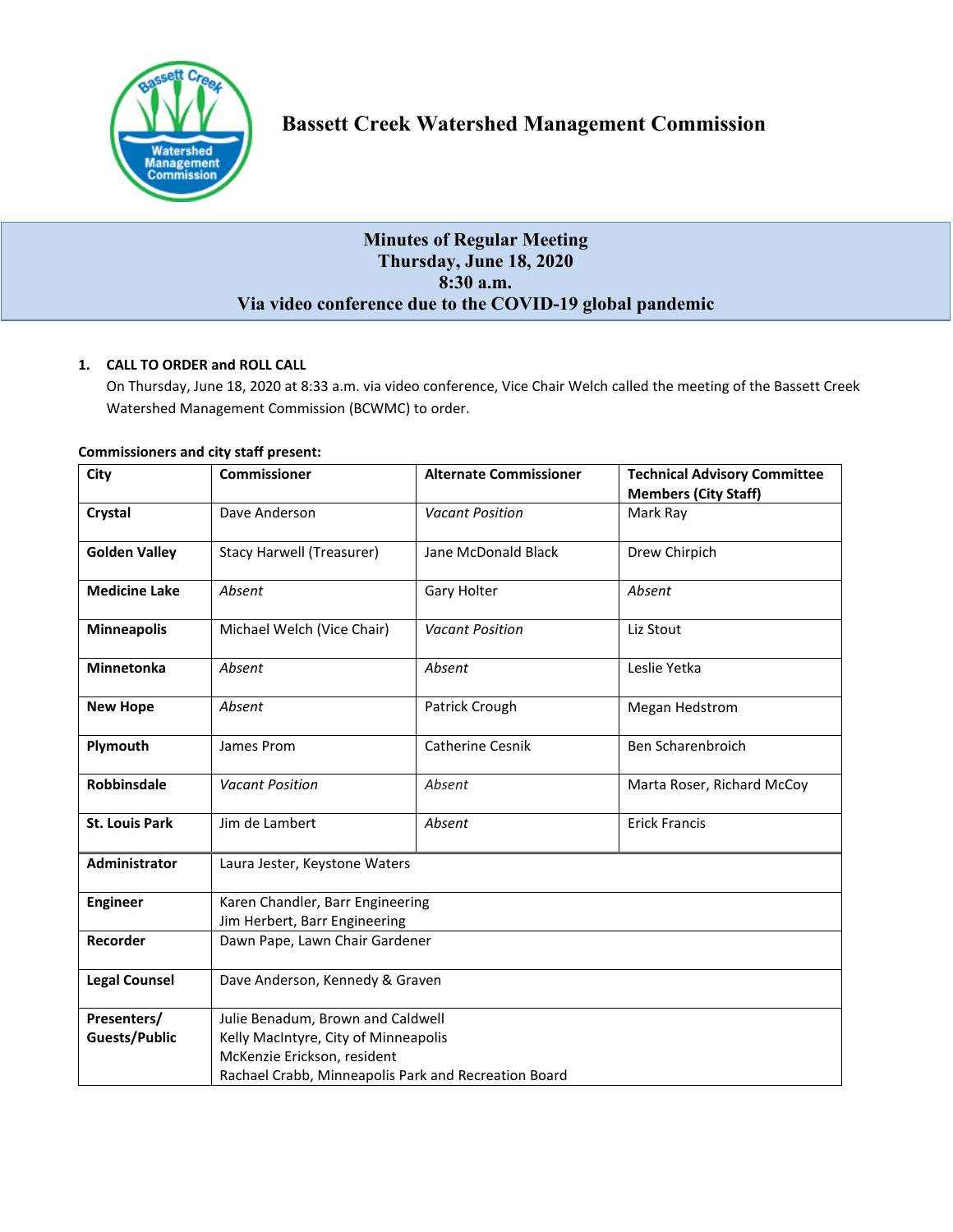#### **2. PUBLIC FORUM ON NON-AGENDA ITEMS**

Resident McKenzie Erickson was present, but didn't have any non-agenda items to discuss.

#### **3. APPROVAL OF AGENDA**

**MOTION:** Alternate Commissioner Holter moved to approve the agenda, and moving agenda item 5A from an action item to a discussion item. Commissioner Welch seconded the motion. Upon a rollcall vote, the motion carried 7-0, with the cities of Minnetonka and Robbinsdale absent.

#### **4. CONSENT AGENDA**

The following items were approved as part of the consent agenda: May commission meeting minutes, June financial report, payment of invoices, approval of West Broadway Ave (CSAH81) Bridges Reconstruction Project in Minneapolis and Robbinsdale.

The general and construction account balances reported in the June 2020 Financial Report are as follows: Checking Account Balance **763,135.24** The Checking Account Balance

| TOTAL GENERAL FUND BALANCE                | 763,135.24     |
|-------------------------------------------|----------------|
| TOTAL CASH & INVESTMENTS ON-HAND (6/8/20) | 3,291,907.52   |
| CIP Projects Levied - Budget Remaining    | (4,548,198.60) |
| Closed Projects Remaining Balance         | 1,583,848.92   |
| 2015-2018 Anticipated Tax Levy Revenue    | 19,326.30      |
| 2019 Anticipated Tax Levy Revenue         | 10,952.29      |
| Anticipated Closed Project Balance        | 1,614,127.51   |

**MOTION:** Commissioner Harwell moved to approve the consent agenda. Alternate Commissioner Cesnik seconded the motion. Upon a rollcall vote, the motion carried 7-0, with the cities of Minnetonka and Robbinsdale absent.

## **5. BUSINESS**

#### **A. Consider Variance Request and Approval of Sanitary Sewer Replacement Project, Minneapolis**

Administrator Jester noted that due to its complexity, this item is for discussion at this meeting and possible action at the July meeting. The city of Minneapolis requested a variance to Section 8.3 of the BCWMC Requirements document for the utility crossing requirement of a minimum depth of 4.0 feet below the channel invert. Julie Benadum, Minneapolis' consultant from Brown and Caldwell, and Kelly MacIntyre with the city, gave a presentation with an overview of the project and the variance request. The proposed linear project includes replacement of 2,300 linear feet of sanitary sewer, including 75 linear feet under Bassett Creek at the unused Irving Avenue bridge. The project will be completed in phases due to the high costs and the pipe will be installed on pilings because soils are contaminated and swampy. The tunneling method for the installation is not possible because of the poor soil conditions, so the city proposed to use an "open cut" channel. Except for removal of the bridge, no permanent changes are expected. During construction, the creek would be diverted around the construction area.

Commissioner Welch commented that this is a huge project and Commissioner Harwell noted its complexity and asked for the Commission Engineer's thoughts on the proposed lower amount of cover over the pipe than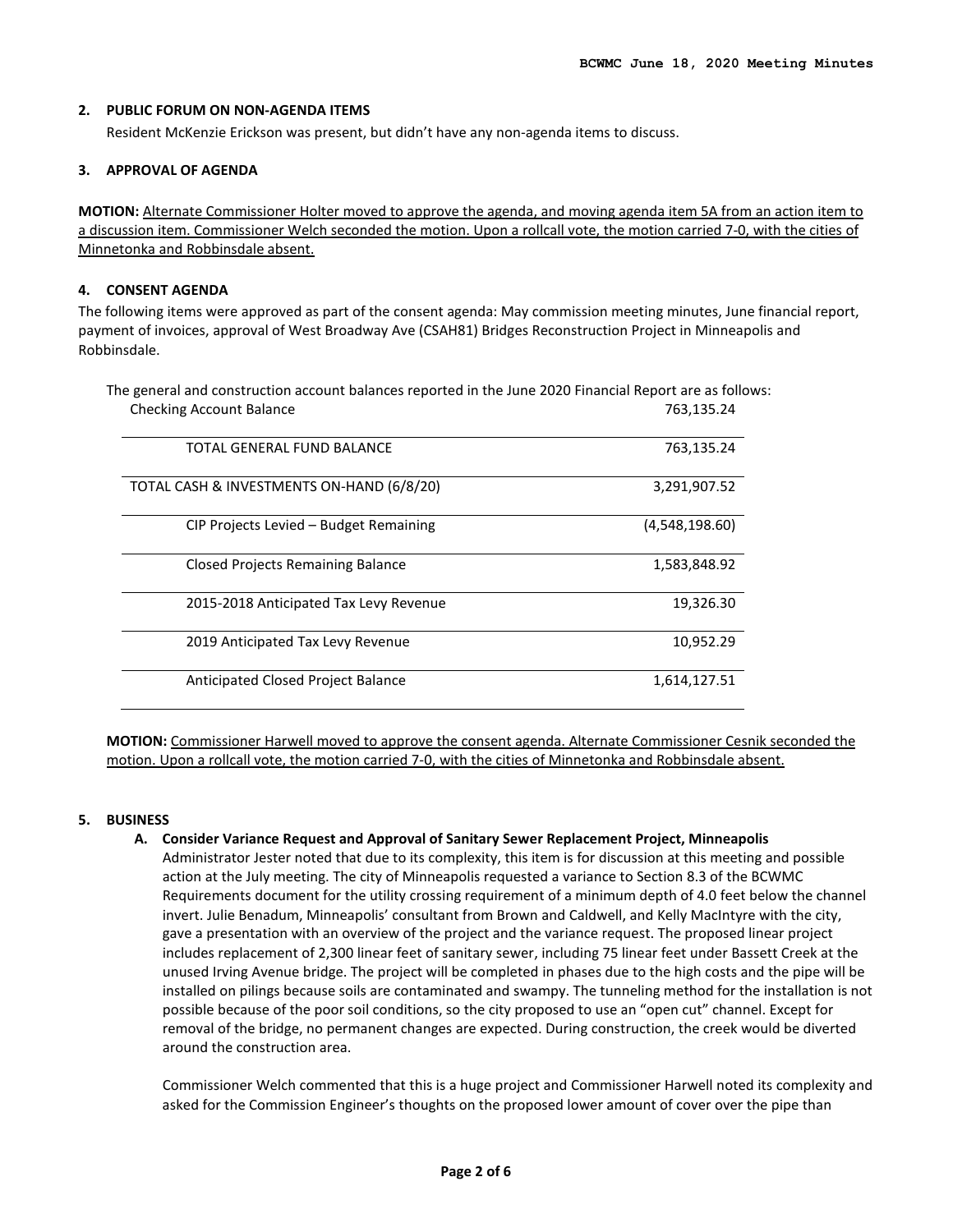required. Commission Engineer Chandler stated that there is concern about the proposed 2-ft. cover over the pipe and they are hoping to better understand engineering constraints.

There was a brief discussion about flow conditions inside the pipe. It was also noted that the new piles will have a depth of 120-160 feet which will be designed for a 100-year lifespan.

Commission Engineer Herbert clarified that the Commission's 4-foot cover rule came from another project many years ago where the BCWMC required 4 feet of cover and that the engineer's primary concern is scouring within the creek. He commented that he would like to see the pipe covered by at least 3 feet and if that's not possible, would need to see analysis of scour/adequate protection. He noted that the Bassett Creek tunnel just downstream would slow creek velocities under high flow conditions.

Brown and Caldwell Engineer, Julie Benadum, clarified that they plan to move the sheet pile structure in the stream 20 feet downstream of its current location to protect the sanitary pipe. Commission Engineer Herbert stated the revised plans need more sheet pile information.

BCWMC TAC member Stout mentioned that many things are very complicated about this project—not just the soils. Other factors to consider include existing easements, tie in elevations that cannot change, and routing around the Bryn Mawr Meadows Park Project. The pipe will sit upon 80-100 ft. pilings. She also pointed out that decades ago, the Commission's Flood Control Project lowered the creek in this area by 4-5 feet. There was discussion about the size of the proposed pipe (smaller than the existing pipe because it will only convey sanitary flows and not also stormwater); the fact that there's no evidence of sanitary sewer contaminating the creek, but rather it's more likely creek water is entering the pipe; and that the sewer serves homes west of Bryn Mawr Meadows Park. It was noted the project will cost about \$10 million, including contaminated soil cleanup costs.

Commissioners were asked to submit any further comments or questions about the project to Administrator Jester.

**B. Consider Approval of Commission Engineer Recommendations Regarding Flood Control Project**  In October 2019, the Commission Engineer inspected the Bassett Creek Double Box Culvert, which is part of the BCWMC Flood Control Project. Based on inspection observations and evaluation of tunnel condition, several repairs are recommended.

Commission Engineer Herbert reviewed results of the inspection and the Commission Engineer's two recommendations: 1) approve the report and submit it to the proper authorities, and 2) direct the engineers to develop an estimate (opinion) of costs for repairs. Commission Engineer Herbert continued with an overview of how the culvert was originally constructed and reviewed the repairs that need to be made including: shear key joint repair, crack sealing and deposit removal, and repairing exposed reinforcement. He noted the repairs are needed to minimize continuous infiltration and soil transport into the tunnel.

Commission Engineer Herbert noted the repairs would likely cost greater than \$100,000 and that a 2016 BCWMC policy for maintenance and repair of the tunnel should guide the process and outline responsibilities for repairs.

[Chair Prom joined the meeting and assumes role of chairing the meeting.]

Commissioner Welch noted that another way to look at this project is to assess the risks of not doing the repairs. He also mentioned that since it is an expensive endeavor just to enter the tunnel, all necessary repairs should be done at the same time.

**MOTION:** Commissioner Welch moved to approve the Commission Engineer recommendations and to have the Commission attorney assess the risks of not performing the repairs. Alternate Commissioner Crough seconded the motion. Upon a rollcall vote, the motion carried 7-0, with the cities of Minnetonka and Robbinsdale absent.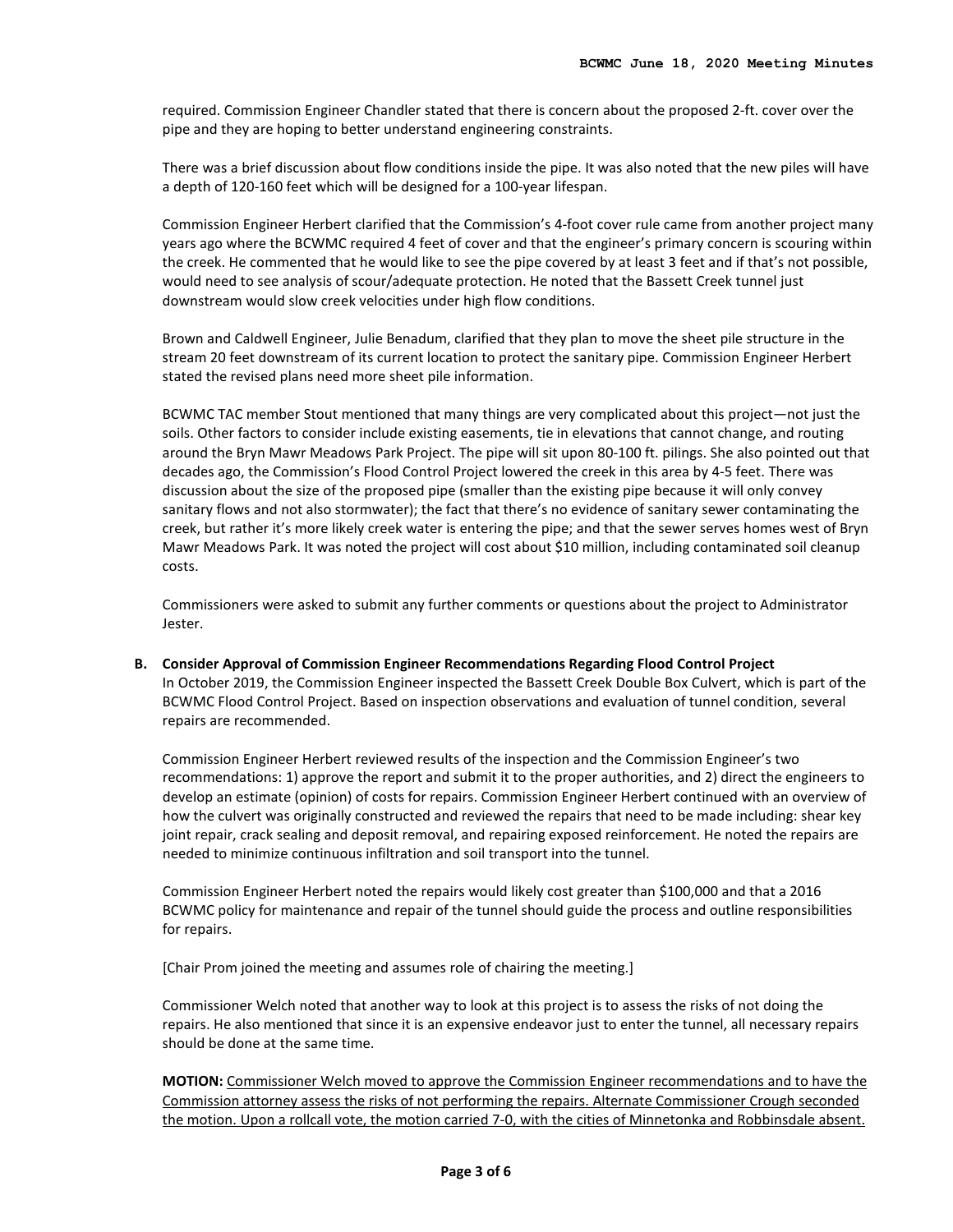# **C. Consider Submitting Letter of Support for U.S. Army Corps of Engineers (ACOE) Mississippi River Middle Pool Drawdown**

Administrator Jester reported the Commission was recently notified by the ACOE that they are developing an Environmental Assessment (EA) for a proposed drawdown of the Middle Pool of the Mississippi River (between Upper and Lower St. Anthony Falls dams). The main purpose of the drawdown is to facilitate ACOE inspections of the concrete walls in this area. The proposed drawdown would take place in the September–November timeframe and offers an excellent opportunity for the BCWMC to perform its 5-year inspection of the deep tunnel (where the Bassett Creek tunnel enters the Mississippi River). The EA is expected to be out for comment later this month. Administrator Jester and Commission Engineers recommend that the Commission submit a letter of support to the ACOE on the proposed drawdown.

There was consensus that a letter of support was an appropriate action. Chair Prom directed Administrator Jester to write the letter for his signature.

#### **D. Consider Approval of Feasibility Study for 2021 Main Stem Lagoon Dredging Project**

Administrator Jester noted that at the May meeting, the Commission reviewed the feasibility study for this project, received a presentation by the Commission Engineer, and took action approving implementation of Alternative 2, Option 1 (dredging all lagoons to 6-feet). She noted that funding options for that alternative will be discussed in the next item, but that official approval of the feasibility study is also needed.

**MOTION:** Alternate Commissioner Holter moved to approve the Feasibility Study for 2021 Main Stem Lagoon Dredging Project. Commissioner Welch seconded the motion. Upon a rollcall vote, the motion carried 7-0, with the cities of Minnetonka and Robbinsdale absent.

[Commissioner Harwell departs the meeting; Alternate Commissioner McDonald Black assumes voting role for Golden Valley.]

**E. Consider Funding Options for Main Stem Lagoon Dredging Project and Set 2021 Maximum Levy** Administrator Jester reported that the Commission must set a maximum levy amount to be collected by Hennepin County in 2021 for the CIP projects. She noted a final 2021 levy will be set at the September 2020 meeting. She noted that there are four projects slated to begin in 2021, plus two projects that were split between 2020 and 2021 for levy funds.

Administrator Jester reviewed funding required to implement the chosen alternatives for each project. She also reported that she and the Commission's Deputy Treasurer worked to accurately account for future (secured) grant funding and levy funds and projected the Commission's Closed Project Account to be over \$1.6 million. Administrator Jester noted her funding options include using up to \$1.2 million to help fund CIP projects over the next three years.

There was considerable discussion about the high cost of the Main Stem Lagoon Dredging Project, but also the significant water quality improvements at very low cost per pound of pollutant removal. Due to the large amount of contaminated sediment to be removed, the total project cost is estimated at \$3,259,000. Originally, the BCWMC 5-year CIP schedule only included \$400,000 for this project.

Administrator Jester review several options for funding and implementing the Main Stem Lagoon Dredging Project including:

- 1. Spreading the cost over multiple years
- 2. Postponing the project for a future year
- 3. Pursuing funding partners (MPRB, city of Minneapolis, city of Golden Valley)
- 4. Utilizing BCWMC Closed Project Account Funds
- 5. Applying for grant funding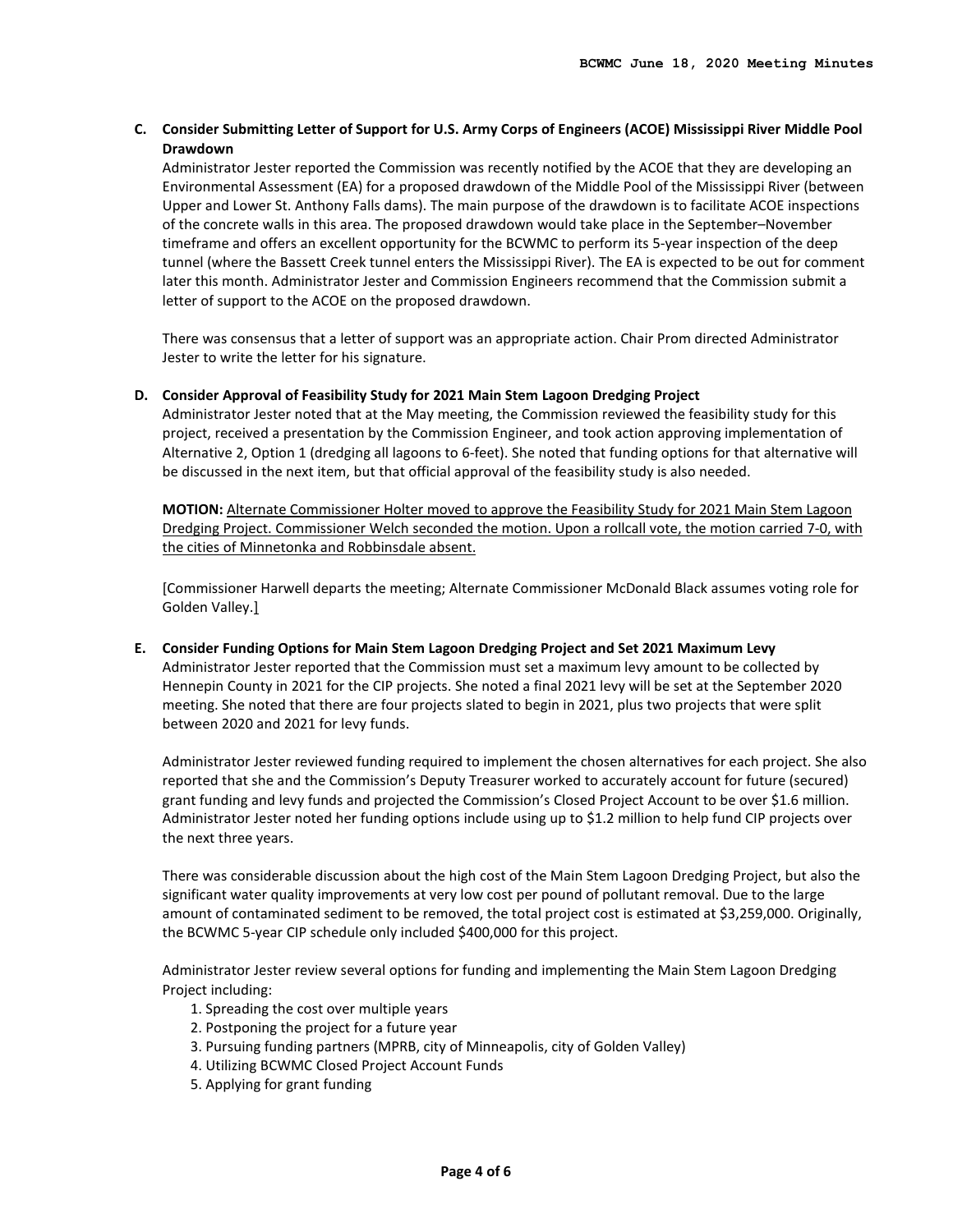**MOTION:** Commissioner Welch moved to approve the maximum levy at \$1,774,780 and implement the Main Stem Lagoon Dredging Project beginning in 2021 by spreading the cost of the project over 3 levy years, using \$1.2M in Closed Project Funds (\$400,000 a year for 3 years), pursuing grant funding for the project, continuing discussions with Minneapolis Park and Rec Board for possible funding, meeting with Hennepin County Commissioner Fernando to review and discuss the project and reviewing any new information at the September meeting ahead of setting the final levy. Alternate Commissioner McDonald Black seconded the motion.

There was a lengthy discussion about the fact that Administrator Jester's recommended 2021 maximum levy request of almost \$1.8 million would be an 18.3% increase over the 2020 levy.

Commissioner Welch pointed out that the Commission was only setting the maximum levy (not the final levy), and they could lower the dollar amount in September. He also noted the county's ERF grant as a viable option and stressed the importance of meeting with Hennepin County Commissioner Fernando.

Alternate Commissioner McDonald Black wondered if more Closed Project Account funding should be used in 2021 and less in later years in order to bring the 2021 maximum levy lower.

Alternate Commissioner Cesnik brought up how COVID constraints might affect the budget. Administrator Jester explained that this is exactly why it makes it a difficult request, but delaying might only make the costs rise.

Commissioner Anderson stated that he cannot accept an 18.3% increase and noted that the Medicine Lake Road Long Term Flood Mitigation Project was funded over 8 years. He suggested that the 3 lagoons could be viewed as three separate projects.

It was reiterated that the action on the table sets the maximum levy and that the final levy amount can be adjusted later in the year after input from Hennepin County Commissioner Fernando, the knowledge of possible grant opportunities, and shifting the use of more Closed Project Account funds earlier.

**VOTE**: Upon a rollcall vote, the motion carried 5-2, with the cities of Crystal and Plymouth voting against and the cities of Minnetonka and Robbinsdale absent from the vote.

#### **F. Discuss Meeting Format for July 16th BCWMC Meeting**

Administrator Jester noted that that the Governor's Executive Order 20-74 says that governmental entities are strongly encouraged to hold remote meetings whenever possible as permitted by state or local authority. She also noted that while it might be possible, the logistics of a hybrid meeting, where some members are in a meeting room and others join from remote locations, would be challenging.

There was a discussion of the pros and cons of holding in-person meetings. Chair Prom and Commissioner Anderson expressed preference for in-person meetings. Alternate Commissioner McDonald Black expressed concern for commission members' health and stated she didn't think it was worth the risk. Other commissioners also noted a preference for an online meeting for July. Administrator Jester was directed to organize another WebEx meeting for July.

#### **6. COMMUNICATIONS**

A. Administrator's Report

i. Watershed-Based Implementation Funding 2nd Convene Meeting Meeting among all partners was held and went well. The group began developing metrics and methods for evaluating projects for potential funding. A third meeting is scheduled for later in the month. ii. Update on BWSR's Performance Review and Assessment Program

The PRAP review of the Commission has been postponed until 2021.

B. Chair

Apologized for being late to the meeting and thanked everyone for their patience with these online meetings. C. Commissioners

Nothing to report